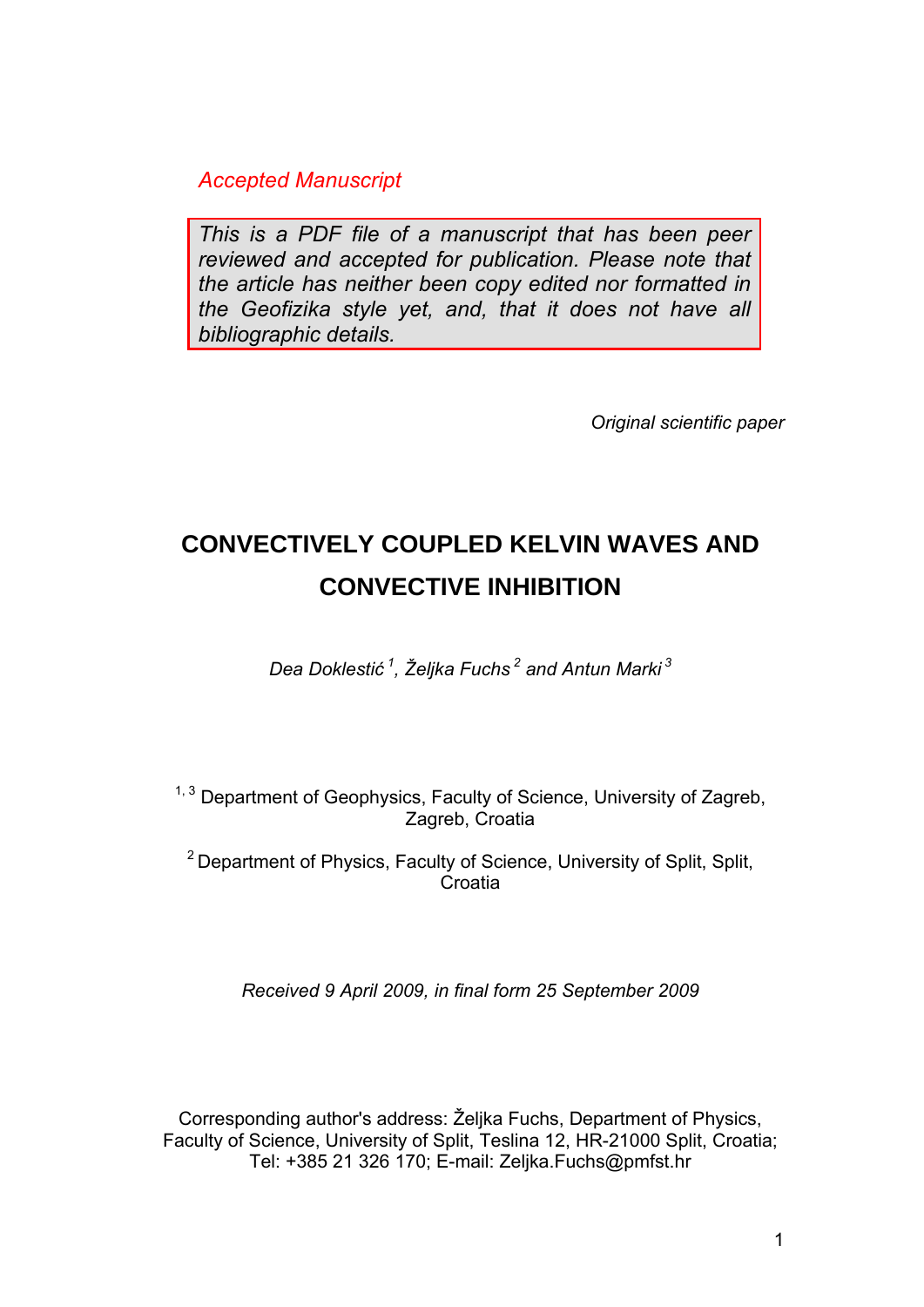#### **Abstract**

 We use a thermodynamic assumption that the vertical heating profile has the shape of the first baroclinic mode, and that the analytical expression for vertical velocity has two modes, representing shallow and deep convection. The thermal assumption of the model is given through the convective inhibition closure, i.e. negative convective inhibition results in increased precipitation. These modeled modes are the free Kelvin waves and the convectively coupled Kelvin waves. We find the latter mode to be unstable, with maximum growth rate at wavelengths of 6000 kilometers. The model successfully captures the observed nature of the Kelvin waves and shows that convective inhibition closure is sufficient to trigger the observed destabilization of the convectively coupled Kelvin mode.

Keywords: large-scale modes, tropics, destabilization.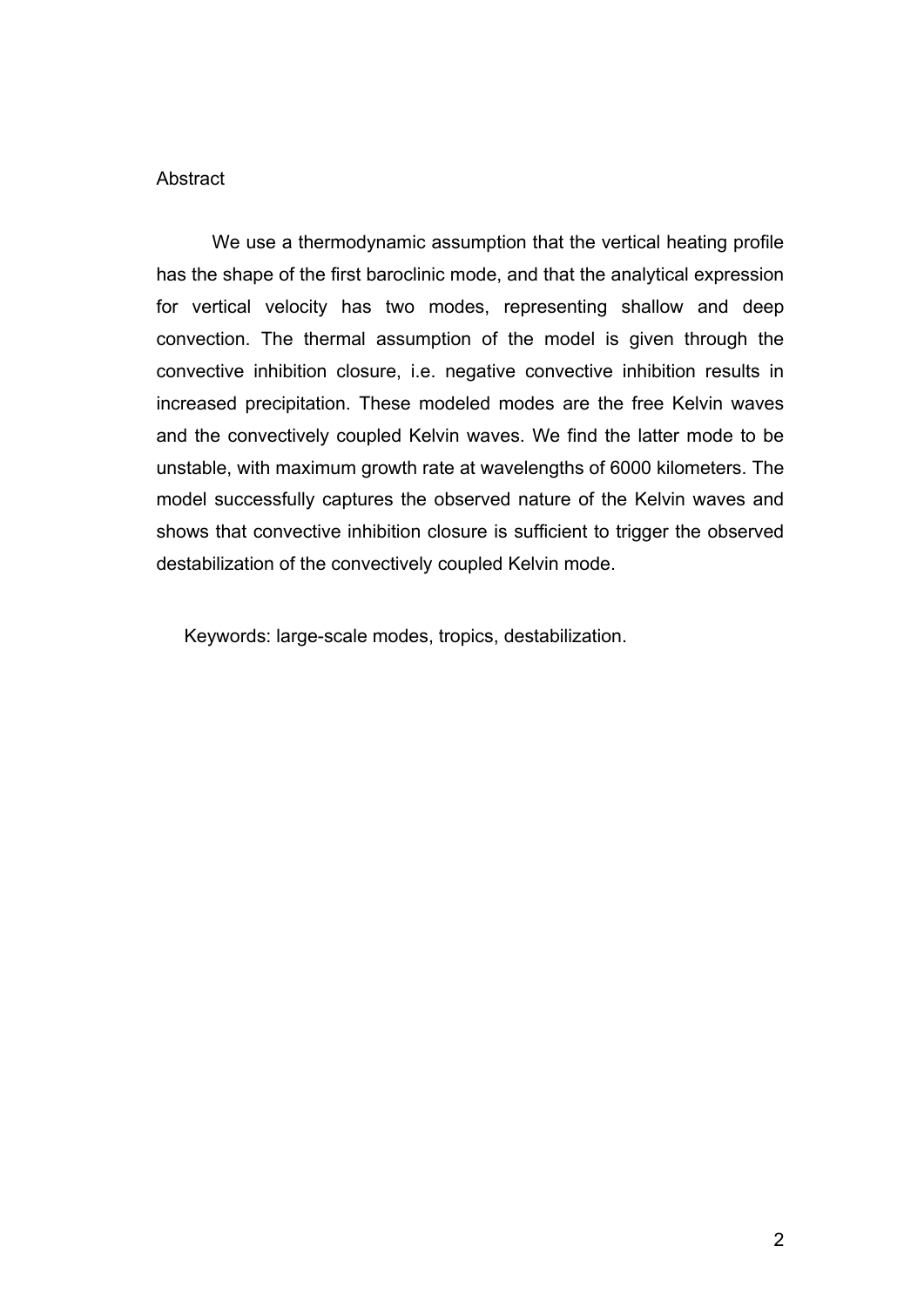### **Introduction**

 Equatorial waves are disturbances that are trapped about the equator. They can propagate eastward or westward and they decay as we move away from the equator. The biggest disturbance among the equatorial waves is the Madden-Julian oscillation (MJO). The MJO is a wave envelope of planetary wavenumber  $l = 1, 2, 3$  and a period of 30 - 60 days. It brings bad weather and lots of precipitation. Another equatorially trapped wave is the Kelvin wave. Its wavelength is smaller than the MJO's, but it can also be unstable and thus bring bad weather. The Rossby waves and inertia-gravity waves are also equatorially trapped waves, but will not be discussed in this work. Figure 1 shows the space - time spectrum of outgoing longwave radiation (OLR) symmetric about the equator, the equatorially trapped waves, their periods and zonal wavenumbers.

 Due to the specific characteristics of the tropical atmosphere, we need to consider the influence of diabatic source terms on the dynamics of the waves. In this model we research the equatorial convectively coupled Kelvin waves. The observations show (Straub and Kiladis, 2002) that the convectively coupled Kelvin waves slow down compared to their free modes. The way that the local convection interferes with the dynamics of the Kelvin wave is still not well known.

#### **<FIGURE 1>**

 Matsuno (1966) is the father of the analytical theory for the equatorially trapped waves. In his work Matsuno assumes a shallow-water model where Coriolis parameter linearly varies with the longitude: *f=*β*y*. When zonally propagating waves are assumed as the solution, the result is a dispersion relation with several modes as a solution: inertia-gravity waves, Rossby wave and Kelvin wave (when meridional velocity is zero). In the Kelvin wave solution the phase speed of the wave is nondispersive and equal to  $(gh)^{1/2}$ , i.e. it is equal to the phase speed of shallow water gravity waves. Matsuno's model does not include thermal effects, i.e. it is an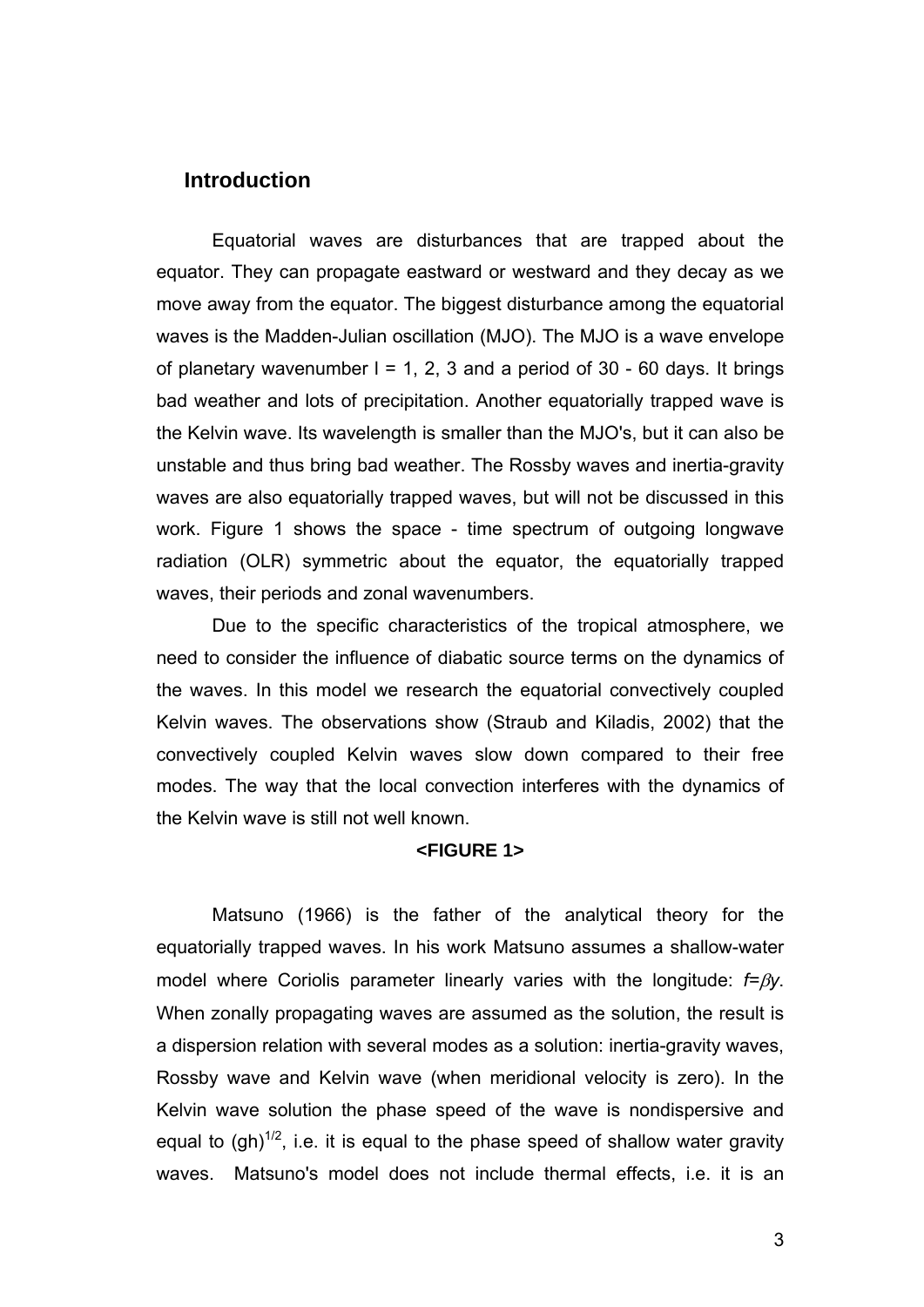adiabatic model and thus the modeled modes are free. Matsuno's modes are shown in solid line in Figure 1.

 As local convection in the tropics is not well understood, it is difficult to model the unstable Kelvin waves coupled with convection. However, recent work by Raymond and Fuchs, 2007 (RF2007) and Khouider and Majda, 2006 (KM2006) has shown that such modeling is possible.

 The main difference between KM2006 and RF2007 is the assumed heating profile. KM2006's vertical heating profile is more complex as they assume two different profiles; one corresponds to deep convection and the other to stratiform convection. Therefore, this model has two equations for the vertical velocity and consequently for all other fields. As a result the model can only be solved numerically. KM2006's Kelvin wave phase speed agrees with the observations.

 Raymond and Fuchs solve their model analytically using a simple sinusoidal heating profile with a wavelength equal to twice the depth of the troposphere. Despite this assumption, RF2007's model obtains an analytical expression for the vertical velocity that has both types of the heating profiles. When the model is solved with the expression for vertical velocity, the result is an unstable convectively coupled Kelvin wave with a phase speed and instability properties that agree with the observations. Though RF2007 agrees with the observational data, it is still rather complex. The goal of this work is to create a model that is simpler than RF2007, but that still produces modes which agree with the observations.

 The model in this paper is a simple non-rotating model of the tropical atmosphere. It is based on work by RF2007 as the assumed vertical heating profile is of the shape of the first baroclinic mode and as the vertical velocity expression is taken from their work. The assumption of the non-rotating atmosphere is justified as the Kelvin waves in a rotating atmosphere correspond to gravity waves in non-rotating atmosphere. For that reason we call those waves Kelvin waves.

 In this paper we assume that the only condition for the strong precipitation connected to the Kelvin waves is suppressed convective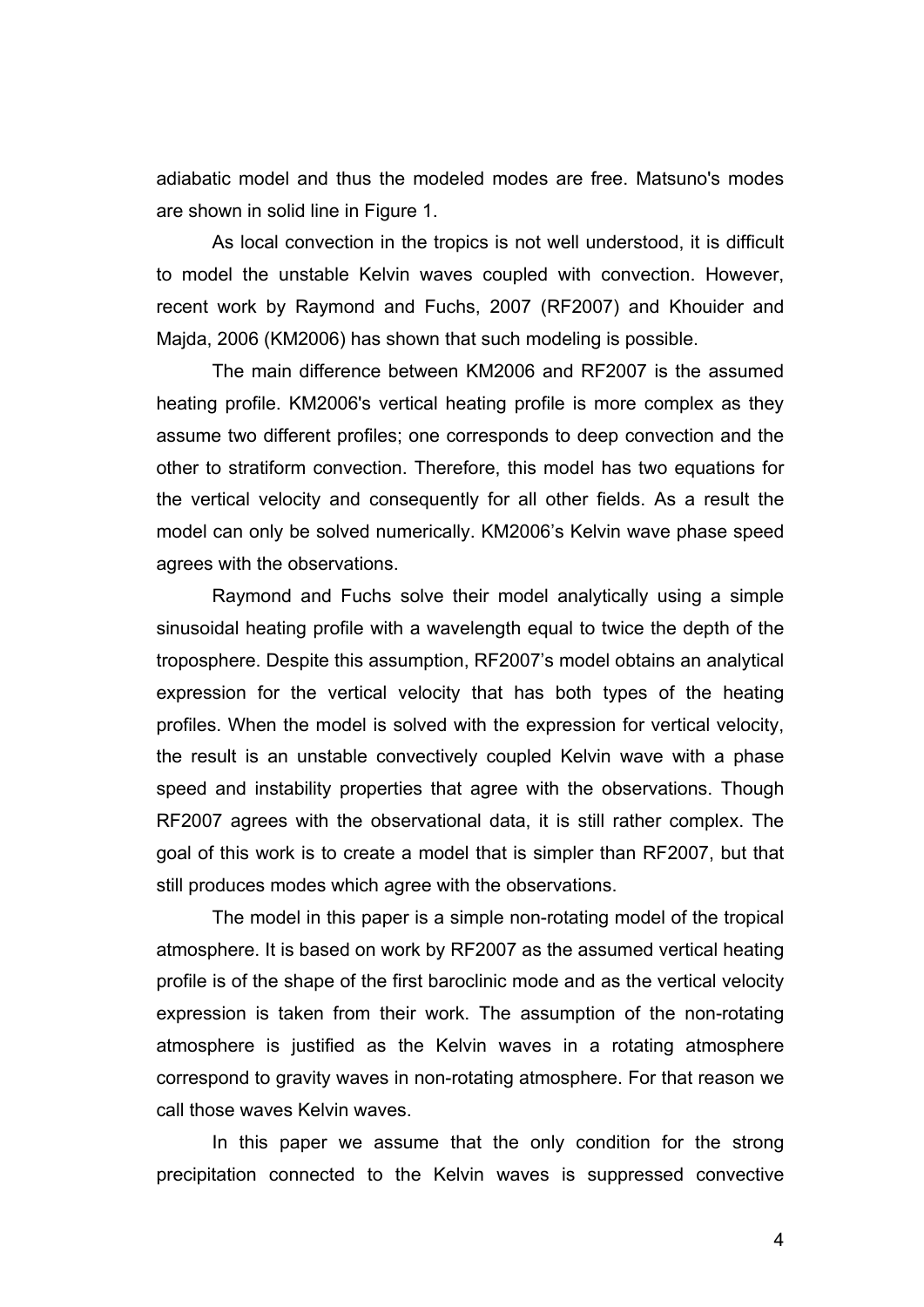inhibition. It is an idealization, but the purpose of this work is to reduce the pool of diabatic effects and get a clearer picture of which mechanism is responsible for the instability of the wave.

 We find the model with the above hypothesis successfully generates a convectively coupled Kelvin wave with the same phase speed and instability as the observed one. This points to suppressed convective inhibition as the primary mechanism responsible for the convectively coupled Kelvin waves in the tropics.

 Section two shows the basic theory behind the model, section 3 gives the results, while conclusions are given in section 4.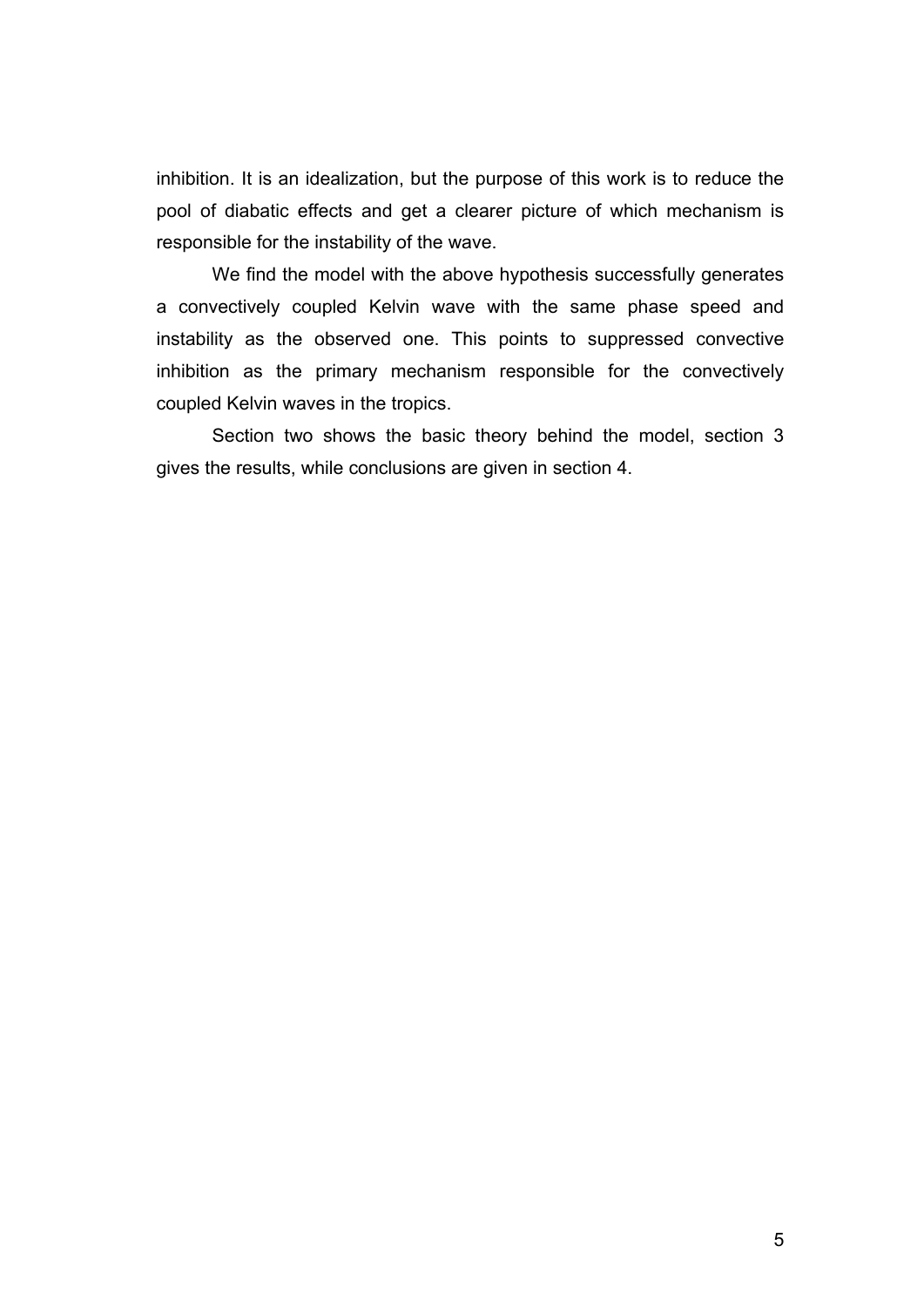# **2. MODEL**

### **2. 1. Basic equations**

 We begin the derivation of Kelvin waves with the basic governing equations:

Momentum equation:

 $\sim$  100  $\pm$ 

$$
\frac{d\vec{V}}{dt} = -\frac{1}{\rho}\nabla p - 2\vec{\Omega} \times \vec{V} + \vec{g} + \frac{1}{\rho}\vec{F}
$$
(1)

Continuity equation:

$$
\frac{d\rho}{dt} + \rho \nabla \cdot \vec{V} = 0
$$
 (2)

Thermodynamic equations:

$$
\frac{d\theta}{dt} = S \tag{3}
$$

$$
\frac{d\theta_e}{dt} = S_e \tag{4}
$$

$$
\frac{d\theta_q}{dt} = S_q \tag{5}
$$

where  $\theta$  is the potential temperature,  $\theta_e$  is the equivalent potential temperature and *q* is the mixing ratio. As we are considering the diabatic case, the right side of the thermodynamic equations is not zero. We further neglect the processes that are not directly responsible for the Kelvin waves: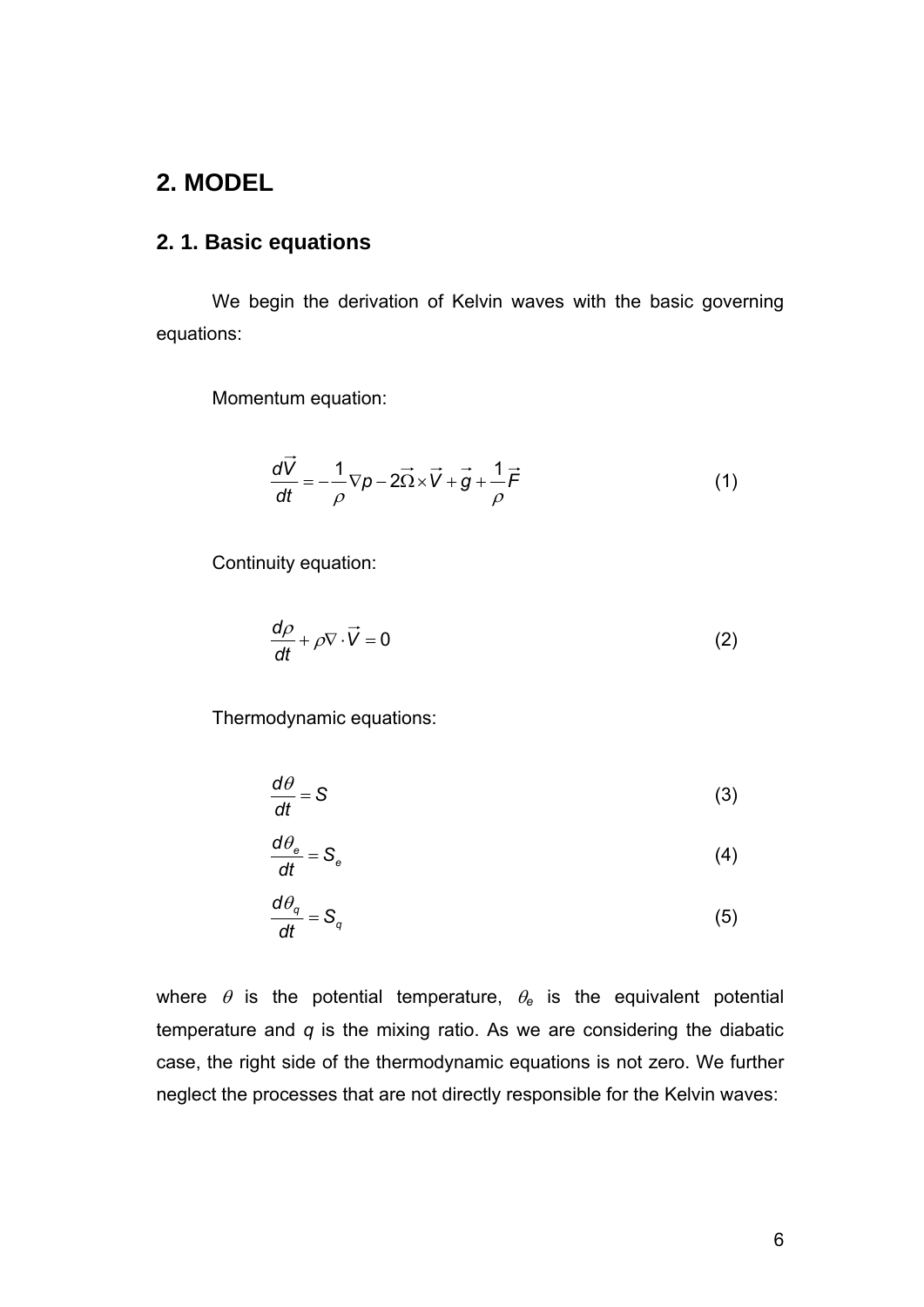- 1. We assume a non-rotating atmosphere, i.e.  $2\vec{\Omega} \times \vec{V} = 0$ . The Kelvin waves in rotating atmosphere map into gravity waves in nonrotating atmosphere which justifies this assumption and is a reason why we call them Kelvin waves.
- 2. We neglect the friction:  $F = 0$ .
- 3. We assume the fluid is incompressible ( $\frac{dp}{dt} = 0$ *dt*  $\frac{d\rho}{dt}$  = 0), which according to equation (2) implies that  $\nabla \cdot \vec{V} = 0$ .
- 4. We assume the fluid is in hydrostatic equilibrium,  $\frac{\partial w}{\partial t} = 0$ *dt*  $\frac{dw}{dt} = 0$ . In the vertical momentum equation the gravitational term is assumed to be balanced by the pressure gradient.
- 5. We consider the (x, z) plane only.

After the above approximations we are left with:

$$
\frac{\partial u}{\partial t} + u \frac{\partial u}{\partial x} + w \frac{\partial u}{\partial z} + \frac{1}{\rho} \frac{\partial p}{\partial x} = 0
$$
 (6)

$$
\frac{1}{\rho}\frac{\partial p}{\partial z} + g = 0\tag{7}
$$

$$
\frac{\partial u}{\partial x} + \frac{\partial w}{\partial z} = 0
$$
 (8)

$$
\frac{\partial \theta}{\partial t} + u \frac{\partial \theta}{\partial x} + w \frac{\partial \theta}{\partial z} = S \tag{9}
$$

$$
\frac{\partial \theta_{\mathbf{e}}}{\partial t} + u \frac{\partial \theta_{\mathbf{e}}}{\partial x} + w \frac{\partial \theta_{\mathbf{e}}}{\partial z} = S_{\mathbf{e}}
$$
(10)

$$
\frac{\partial q}{\partial t} + u \frac{\partial q}{\partial x} + w \frac{\partial q}{\partial z} = S_q \tag{11}
$$

The equations  $(6)$  and  $(7)$  are the x and z components of the momentum equation. Equation (8) follows from the continuity equation. Equations (9), (10) and (11) come from the thermodynamic equations.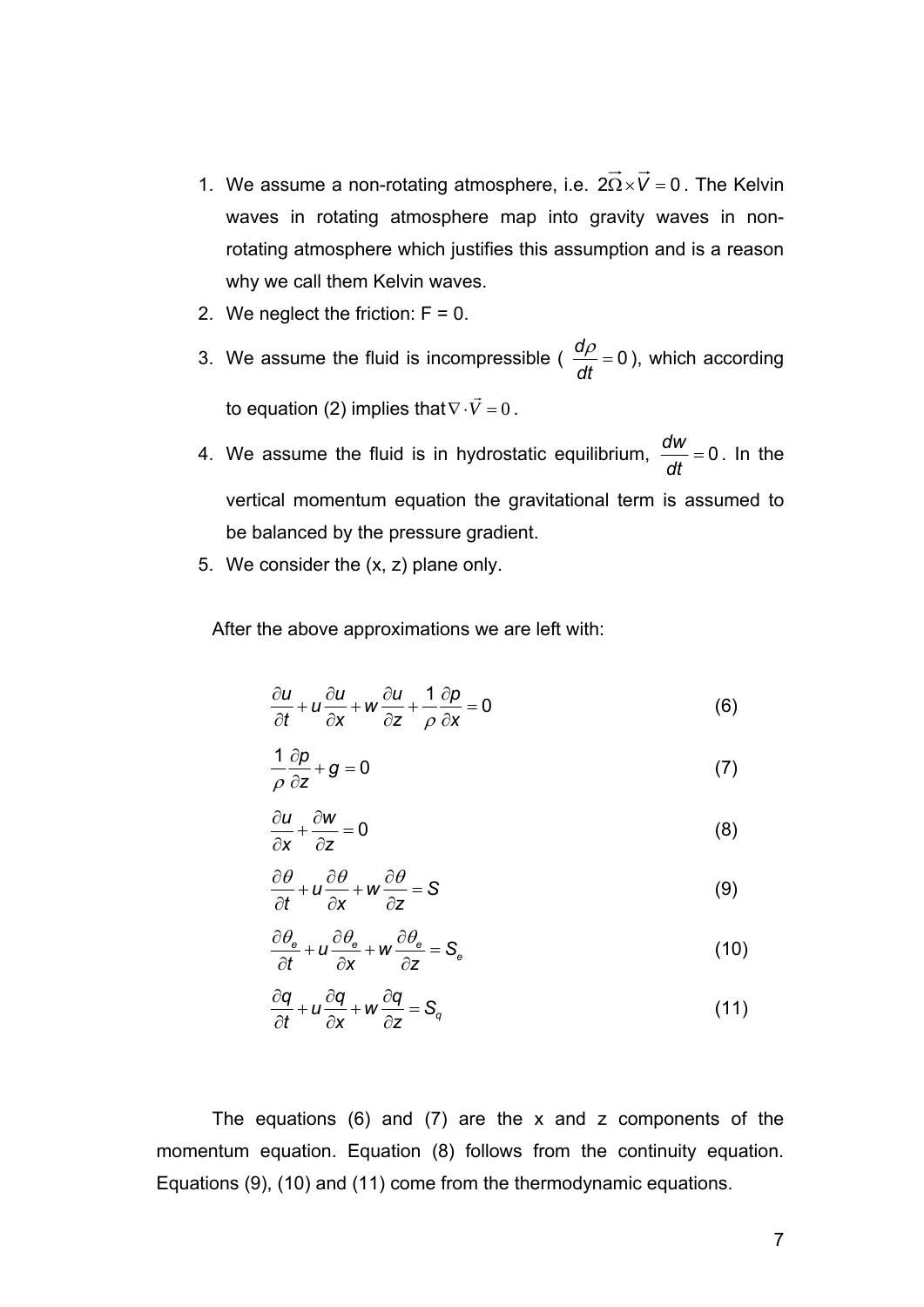From the Poisson equation  $\theta = T \left| \frac{\mu_0}{\mu_0} \right|^{1/2}$ *R*  $T\left(\frac{p_{0}}{p_{0}}\right)^{c}$  $\theta = T \left( \frac{p_0}{p} \right)^{\frac{p}{c_p}}$  and the equation of state  $p = \rho RT$  : *R*

$$
\frac{dp}{\rho} = RT \frac{dp}{p} = R\theta \left(\frac{p}{p_0}\right)^{\frac{R}{c_p}} \frac{dp}{p} = \theta c_p d \left(\frac{p}{p_0}\right)^{\frac{R}{c_p}}
$$

and therefore

$$
\frac{dp}{\rho} = \theta d\tilde{\Pi}
$$
\nWhere  $\tilde{\Pi} = c_p \left( \frac{p}{p_0} \right)^{\frac{R}{c_p}}$  is the Exner function.

Equations (6) and (7) can now be rewritten as:

$$
\frac{\partial u}{\partial t} + u \frac{\partial u}{\partial x} + w \frac{\partial u}{\partial z} + \theta \frac{\partial \widetilde{\Pi}}{\partial x} = 0
$$
\n(13)

$$
\theta \frac{\partial \widetilde{\Pi}}{\partial z} + g = 0 \tag{14}
$$

### **2.2. Linearization**

We linearize the model using the perturbation method and expressing every variable as a superposition of the equilibrium state and its perturbation. The basic state of every variable satisfies the governing system of equations, and the perturbation values are small enough for their multiplication to be neglected.

We start with: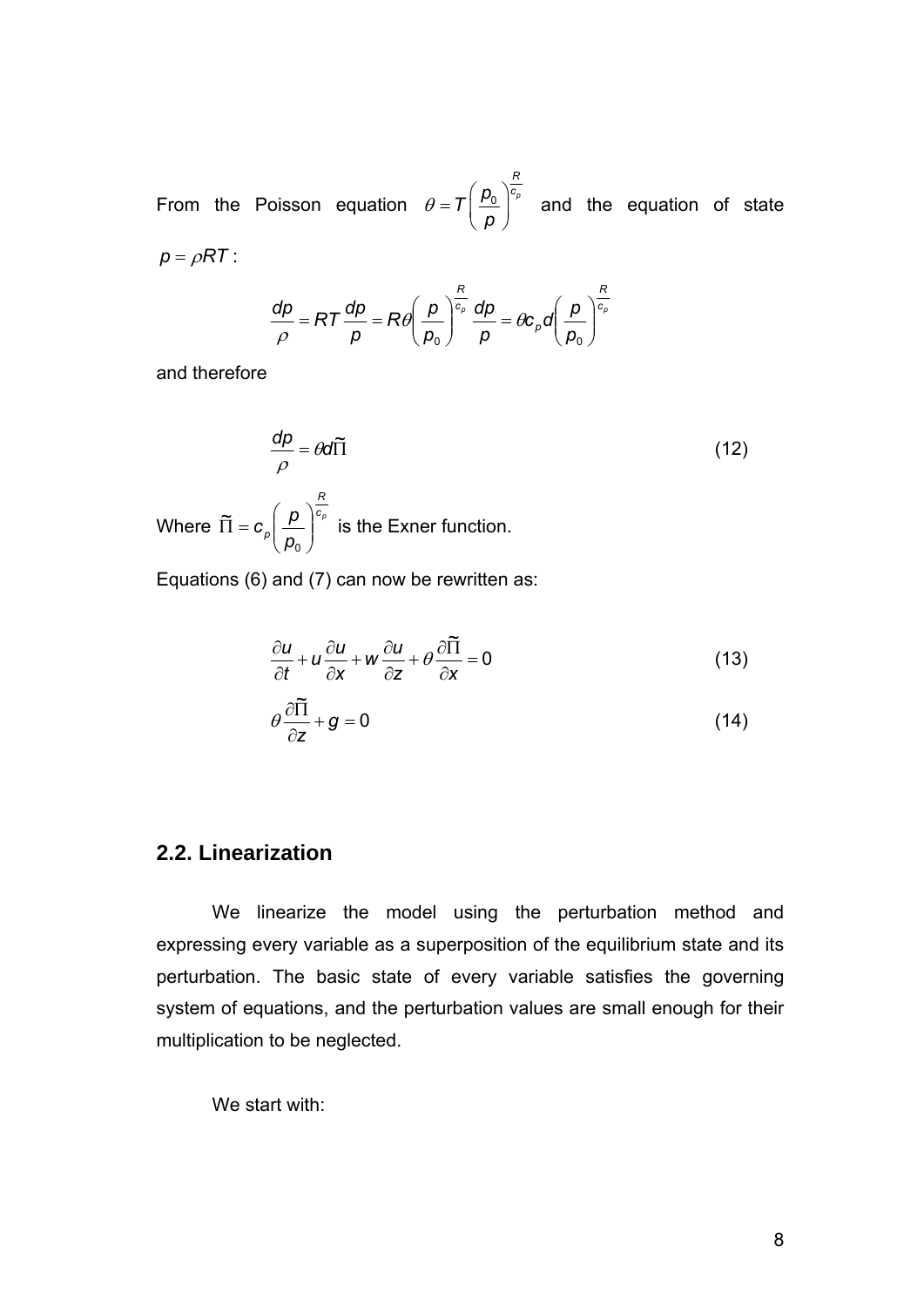$$
u(x, z, t) = u_0(z) + u'(x, z, t)
$$
  
\n
$$
w(x, z, t) = w_0(z) + w'(x, z, t)
$$
  
\n
$$
\tilde{\Pi}(x, z, t) = \tilde{\Pi}_0(z) + \tilde{\Pi}'(x, z, t)
$$
  
\n
$$
\theta(x, z, t) = \theta_0(z) + \theta'(x, z, t)
$$
  
\n
$$
\theta_e(x, z, t) = \theta_{e0}(z) + \theta'_e(x, z, t)
$$
  
\n
$$
q(x, z, t) = q_0(z) + q'(x, z, t)
$$
\n(16)

We next assume that the mean horizontal and vertical velocities are zero, and therefore:

$$
u(x, z, t) = u'(x, z, t) w(x, z, t) = w'(x, z, t)
$$
 (17)

After linearization the system of equations  $(6) - (11)$  simplifies to:

$$
\frac{\partial u}{\partial t} + \theta_0 \frac{\partial \widetilde{\Pi}}{\partial x} = 0 \tag{18}
$$

$$
\theta_0 \frac{\partial \widetilde{\Pi}}{\partial z} = g \frac{\theta}{\theta_0}
$$
 (19)

$$
\frac{\partial u}{\partial x} + \frac{\partial w}{\partial x} = 0
$$
 (20)

$$
\frac{\partial \theta}{\partial t} + w \frac{d\theta_0}{dz} = S \tag{21}
$$

$$
\frac{\partial \theta_{\mathbf{e}}}{\partial t} + w \frac{d\theta_{\mathbf{e}0}}{dz} = S_{\mathbf{e}}
$$
 (22)

$$
\frac{\partial q}{\partial t} + w \frac{dq_0}{dz} = S_q \tag{23}
$$

where for simplicity we write  $u' \rightarrow u$ ,  $w' \rightarrow w$ , etc.

We recognize the term in equation (19) as buoyancy:

$$
g\frac{\theta}{\theta_0}=b\tag{24}
$$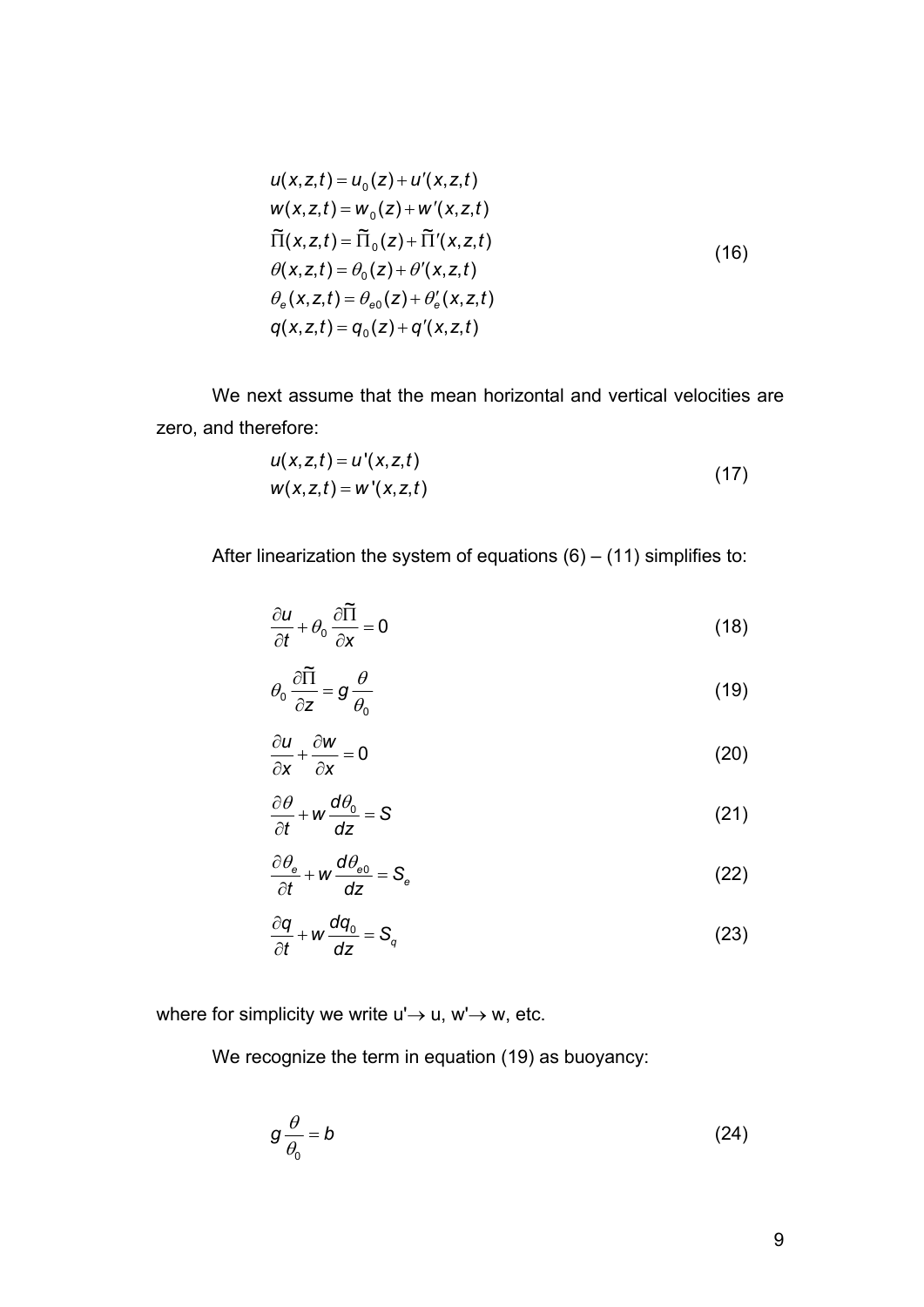We further introduce  $\overline{0}$  $S_B = \frac{g}{\theta_0} S$  and to simplify the notation we redefine the Exner function as  $\Pi=\theta_0\widetilde\Pi$  . The system of equations (18) – (23) can now be written as:

$$
\frac{\partial u}{\partial t} + \frac{\partial \Pi}{\partial x} = 0 \tag{25}
$$

$$
\frac{\partial \Pi}{\partial z} = b \tag{26}
$$

$$
\frac{\partial u}{\partial x} + \frac{\partial w}{\partial z} = 0
$$
 (27)

$$
\frac{\partial b}{\partial t} + \Gamma_B w = S_B \tag{28}
$$

$$
\frac{\partial q}{\partial t} + \Gamma_{\alpha} w = S_{\alpha} \tag{29}
$$

 $\Gamma_{\rm B}$  is the square of the Brunt-Väisälä frequency:  $\Gamma_{\rm B} = N^2 = \frac{9}{3} \frac{\sigma v_0}{\sigma}$  $\overline{0}$  $B_B = N^2 = \frac{g}{a}$ *z* θ  $\Gamma_B = N^2 = \frac{g}{\theta_0} \frac{\partial \theta_0}{\partial z}$ , while *gL dq*

$$
\Gamma_{\mathsf{Q}} = \frac{gL}{c_{\mathsf{p}}T_{\mathsf{r}}} \frac{dq_0}{dz}.
$$

 We use this system of equations to derive the convectively coupled Kelvin waves in moist atmosphere.

### **2.3. Thermodynamics of moist atmosphere**

 In the tropical atmosphere precipitation is an important heating source as the latent heat is released by condensation of water vapor. Another heating mechanism is latent or sensible heat transport from the surface by evaporation or induced by wind (wind induced surface heat exchange).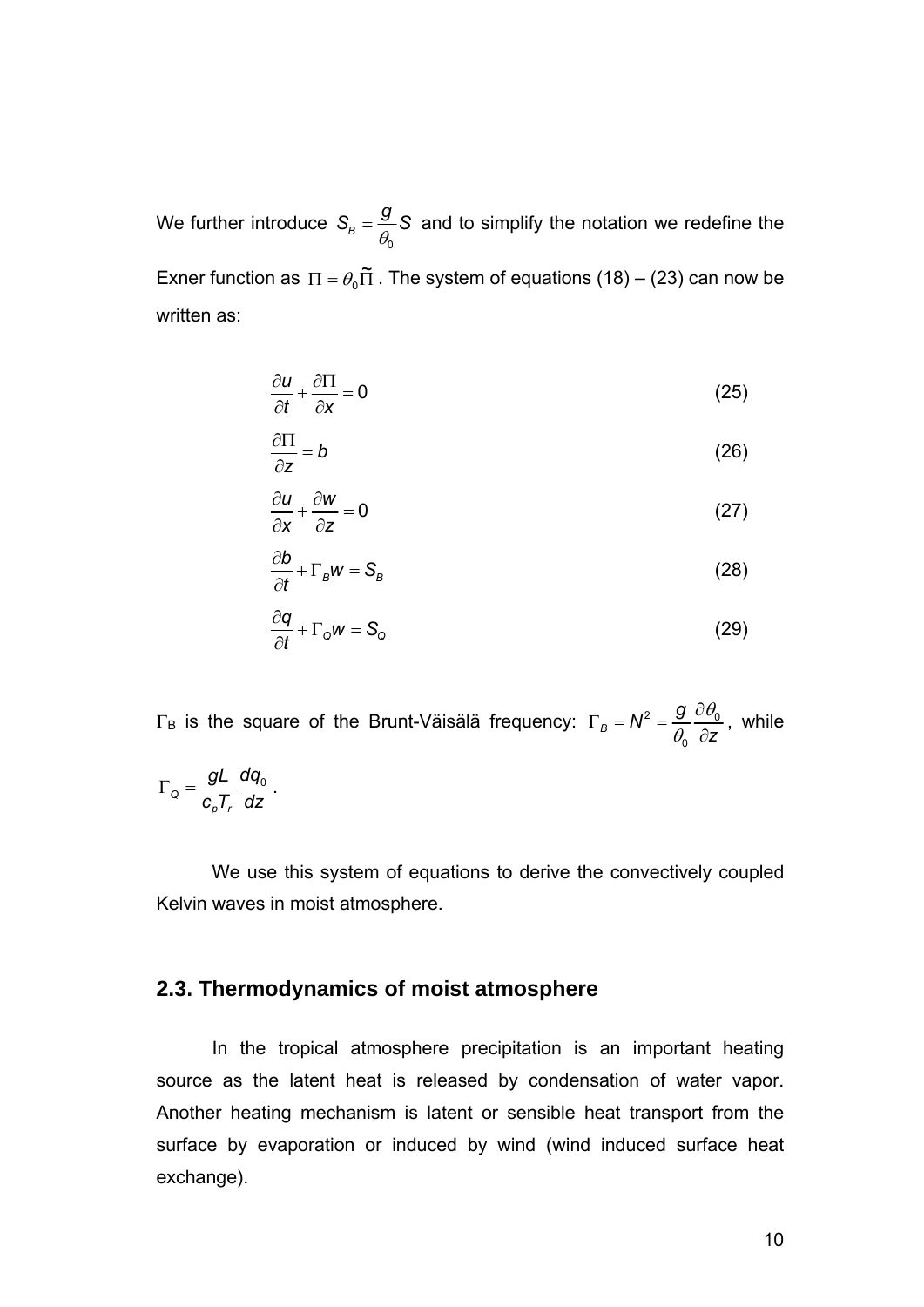The heat source comes into the equations through the source terms. As we consider a non adiabatic case the heat is exchanged with the environment. We integrate the buoyancy source term  $S_B$  through the entire troposphere:

$$
B = \int_{0}^{h} S_B dz
$$
 (30)

 Fuchs and Raymond (2007) assumed a simple sinusoidal heating profile (the first baroclinic mode), with the heating maximum in the middle, and falling to zero at the bottom (surface) and the top of the troposphere:

$$
S_B = \left(\frac{m_0 B}{2}\right) \sin(m_0 z) \tag{31}
$$

 $m_0 = \pi/h$  is the vertical wavenumber where half of its wavelengths is equal to the depth of the troposphere. Troposphere depth is taken as h = 15000m. This type of heating profile corresponds to deep convection and we will use it in this paper.

 Convective inhibition energy (CIN) is the amount of energy that will prevent an air parcel from rising from the surface to the level of free convection  $(z_{\text{rec}})$ :

$$
CIN = \int_{z}^{z_{LFC}} g\left(\frac{T_{V_{\text{parcell}}} - T_{V_{\text{environment}}}}{T_{V_{\text{environment}}}}\right) dz
$$
 (32)

 Convective inhibition disables the updrafts, thus preventing the development of convective clouds and precipitation. Convective inhibition is a consequence of stable stratification. In that situation the parcels that are being lifted come to the environment that is warmer than themselves and thus the convection ceases. In-situ measurements (Raymond et al., 2003)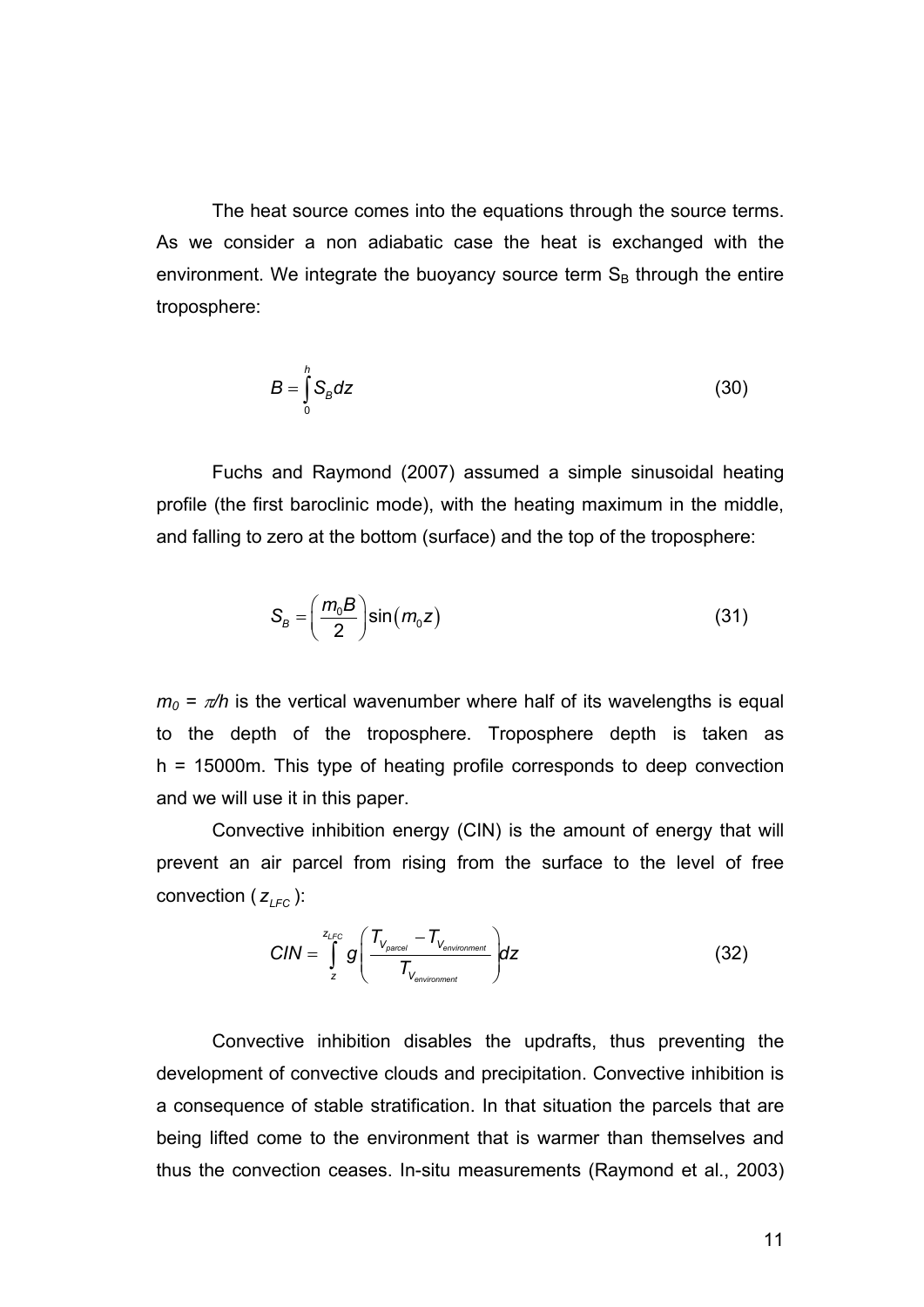show that a stable layer just above the boundary layer is sufficient to inhibit the development of deep convection and the associated cloudiness. This disables the precipitation from convective clouds. Convective inhibition is parameterized through the buoyancy perturbation.

 The crucial hypothesis of this model is that the precipitation is controlled by changes in convective inhibition. The modulation of convection can be explained by wave-related adiabatic lifting of the capping layer just above the boundary layer.

 Convective inhibition is parameterized through the precipitation term (P). Raymond and Fuchs, 2007 analyzed the data collected by the ship *Ron Brown*, and particularly the situations when the precipitation was connected to small or negative values of convective inhibition. They suggested the following parameterization:

$$
P = -\mu_{\text{CIN}} \lambda_t b(D) \tag{33}
$$

 D is the dimensionless height of the stable layer, normalized by the depth of the troposphere h.  $\mu_{\text{CIN}}$  is a parameter that defines sensitivity of the precipitation to convective inhibition (see Raymond and Fuchs, 2007 for more details), while  $\lambda_t$  is defined as:  $\lambda_t = \left| 1 + \frac{L}{c} \right| \frac{\partial I_s}{\partial T}$ *p p L (*  $\partial r$  $c_n \setminus \partial T$ λ  $\equiv \left( 1 + \frac{L}{c_{p}} \left( \frac{\partial r_{s}}{\partial T} \right)_{p} \right)$ . L is the specific latent heat,  $c_p$  is the specific heat capacity at constant pressure and  $r_s$  is the saturation mixing ratio at level  $D^*h$ . In tropical atmosphere  $\lambda_t \approx 3.5$  at level *D\*h*.

 To be able to isolate the most important mechanism for the convectively coupled Kelvin waves we neglect all other effects and thus assume that total heating is caused by latent heat release from precipitation. Compared to RF2007 this simplifies the parameterization of precipitation, as it is only done by changes in CIN: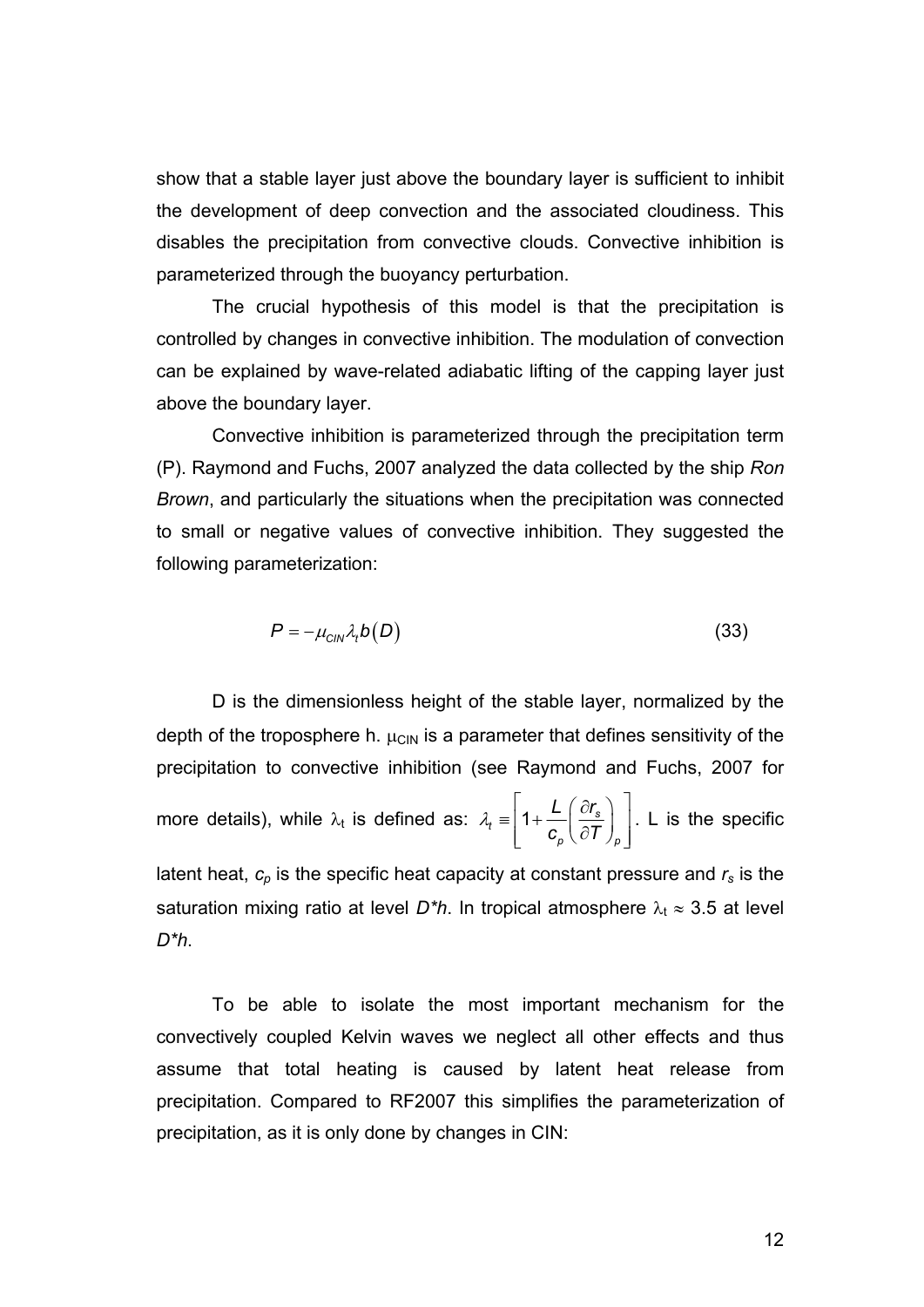$$
B = \int_{0}^{h} S_B(z) dz = P = -\mu_{\text{CIN}} \lambda_t b(D)
$$
 (34)

To solve  $(25) - (29)$ , we assume the following form of the variables:

$$
u(x, z, t) = u(z) \exp i(kx - \omega t)
$$
 (35)

$$
w(x, z, t) = w(z) \exp i(kx - \omega t)
$$
 (36)

$$
\Pi(x, z, t) = \Pi(z) \exp i(kx - \omega t)
$$
\n(37)

$$
b(x, z, t) = b(z) \exp i(kx - \omega t)
$$
\n(38)

$$
q(x, z, t) = q(z) \exp i(kx - \omega t)
$$
\n(39)

thus obtaining the polarization relations:

$$
u(z) = \frac{i}{k} \frac{\partial w(z)}{\partial z}
$$
 (40)

$$
\Pi(z) = \frac{i\omega}{k^2} \frac{\partial w(z)}{\partial z} \tag{41}
$$

$$
b(z) = \frac{i}{\omega} \Big[ S_{B}(z) - \Gamma_{B} w(z) \Big]
$$
 (42)

$$
q(z) = \frac{i}{\omega} \Big[ S_{\mathcal{Q}}(z) - \Gamma_{\mathcal{Q}}(z) w(z) \Big] \tag{43}
$$

 Vertical velocity perturbation is taken from RF2007 where the model was solved on the x-z plane:

$$
w(z) = \frac{m_0 B}{2\Gamma_B \left(1-\Phi^2\right)} \left[\sin(m_0 z) + \Phi \exp\left(-\frac{i\pi}{\Phi}\right) \sin(mz)\right] \quad (44)
$$

 $\Phi$  is a nondimensional phase speed:  $\Phi = \frac{m_{0}}{m_{0}}$ *m* ω  $\Phi = \frac{\omega}{\alpha \kappa} = \frac{m_0}{m}$ . k is a nondimensional horizontal wavenumber:  $\kappa = \frac{h\Gamma_B^{1/2}}{\alpha\pi}k$ . α is a moisture relaxation rate (Fuchs and Raymond, 2001) in units of 1/day.  $m_0$  is the vertical wavenumber of the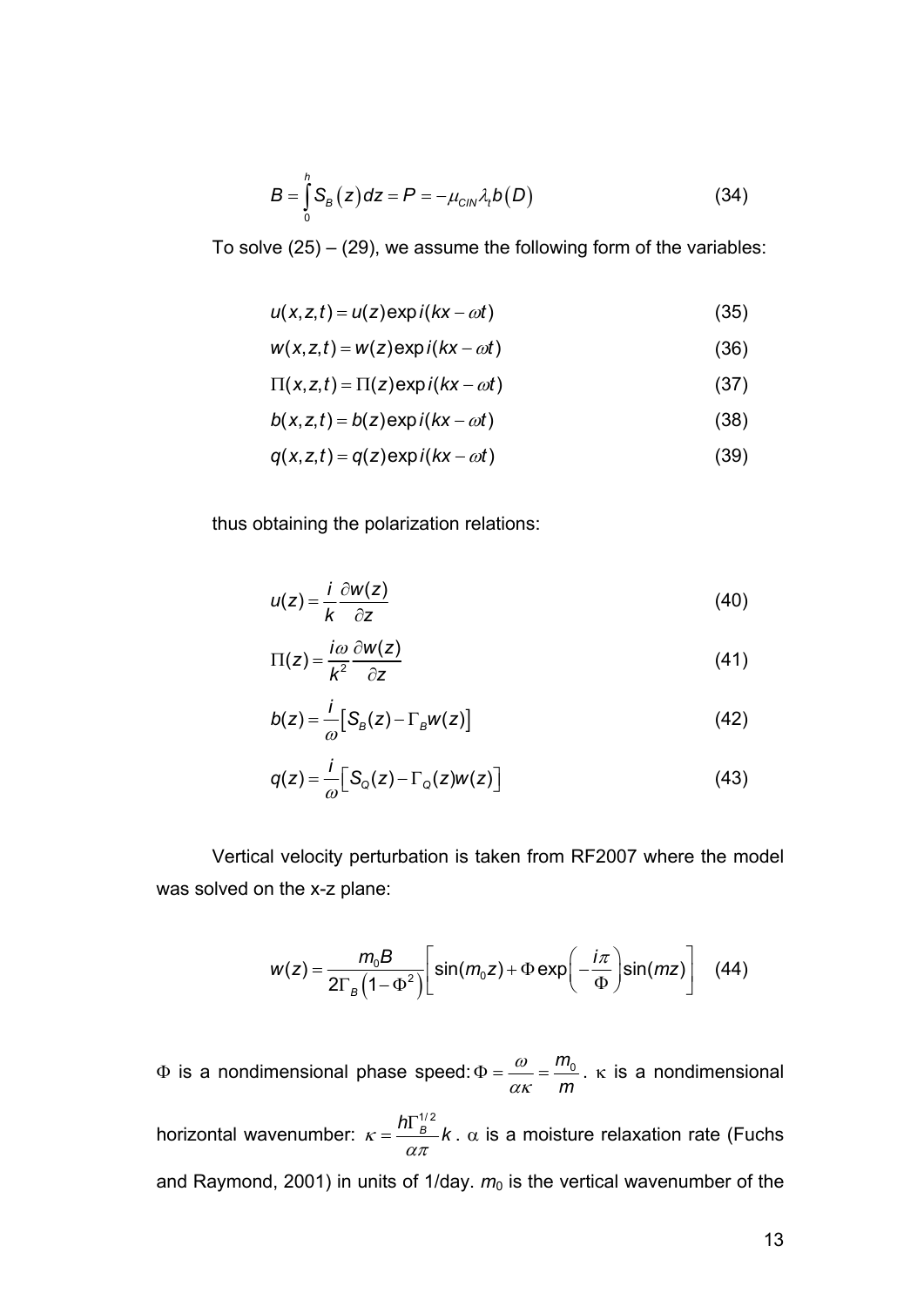first baroclinic mode while *m* is the vertical wavenumber of the calculated mode. Vertical velocity is a result of updrafts due to deep and stratiform convection and thus both components appear in the vertical velocity expression. The  $sin(m_0z)$  term corresponds to the deep convection, while the exp(-iπ/Φ) sin(*mz*) term corresponds to stratiform convection.

 Given we already know the vertical velocity profile *w*, and the vertical heating source profile  $S_B$ , it is straightforward to obtain the dispersion relation. From equations (38), (31) and (44) we get the buoyancy perturbation as a function of height:

$$
b(z) = \frac{-iBm_0}{2\alpha\kappa(1-\Phi^2)} \left[ \Phi \sin(m_0 z) + \exp\left(-i\pi \frac{i\pi}{\Phi}\right) \sin(mz) \right]
$$
(45)

 Using equations (44), (45), (31) and (28) we find the dispersion relation to be:

$$
2\alpha\kappa\phi^2 + i\phi\mu_{\text{CIN}}\lambda_t m_0 \sin(m_0 D) - 2\alpha\kappa + i\mu_{\text{CIN}}\lambda_t m_0 \exp\left(-i\frac{\pi}{\phi}\right) \sin(mD) = 0
$$
\n(46)

Finally, we define  $\chi_t = \frac{\mu_{CIN} \nu_t m_0}{2}$ 2  $\tau_t = \frac{\mu_{\text{CIN}}}{2}$  $\chi_t = \frac{\mu_{\text{CIN}} \lambda_t m_0}{2\alpha}$  and obtain the nondimensional dispersion relation:

$$
\kappa \phi^2 + i \phi \chi_t \sin(D\pi) - \kappa + i \chi_t \exp\left(-i \frac{\pi}{\phi}\right) \sin\left(\frac{D\pi}{\phi}\right) = 0
$$
 (47)

Parameter  $\chi_t$  defines the sensibility to stable layers. It is taken to be equal to 12, as in the control case from RF2007 who based it on the extended thermodynamic parameter analysis. Nondimensional height D is the ratio of the height of the stable layer and the height of the troposphere h. As the stable layer is usually at *z=2* km, the parameter D is 0.17.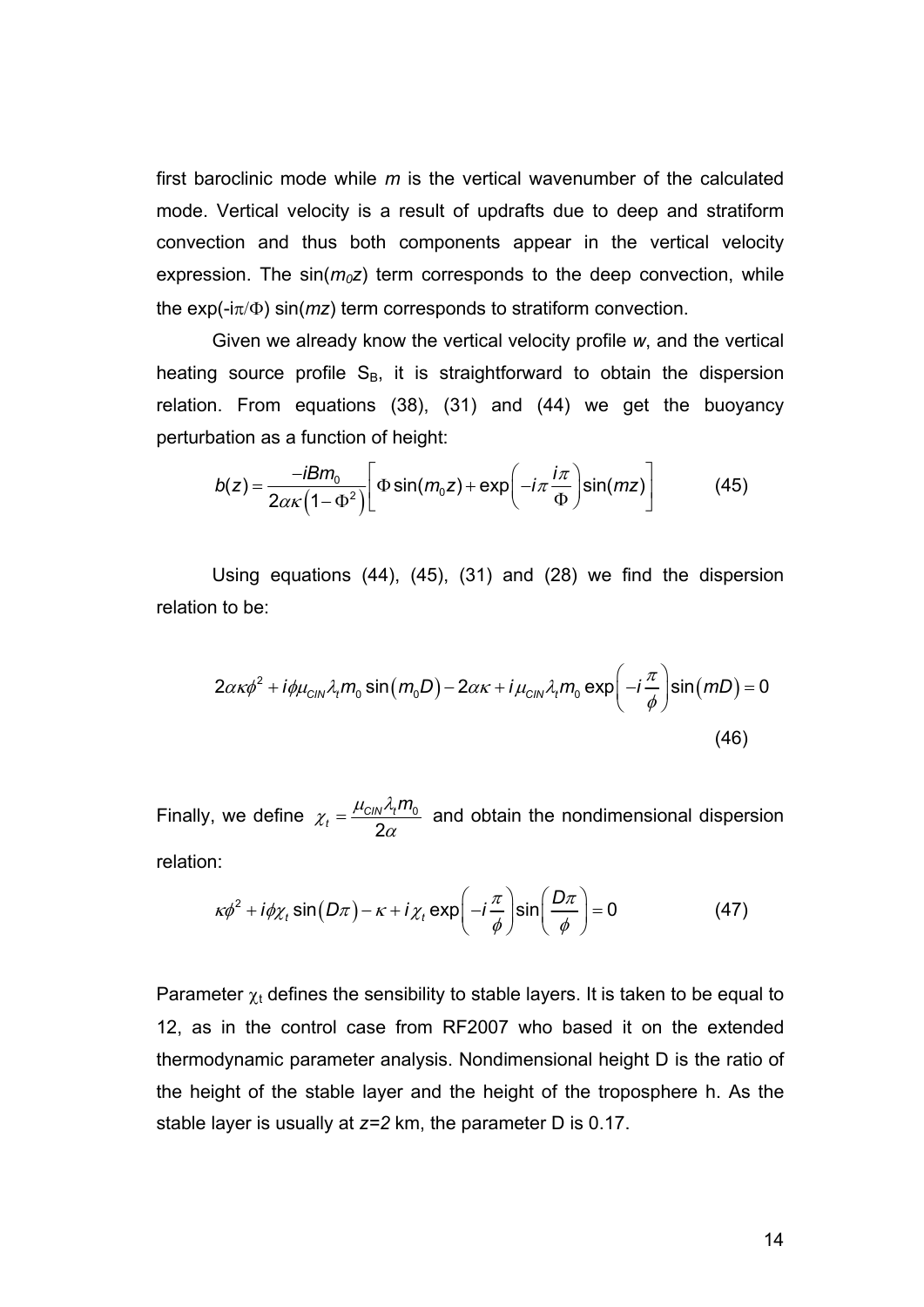The dispersion relation is solved numerically using the Newton's method in Mathematica.

# **<TABLE 1>**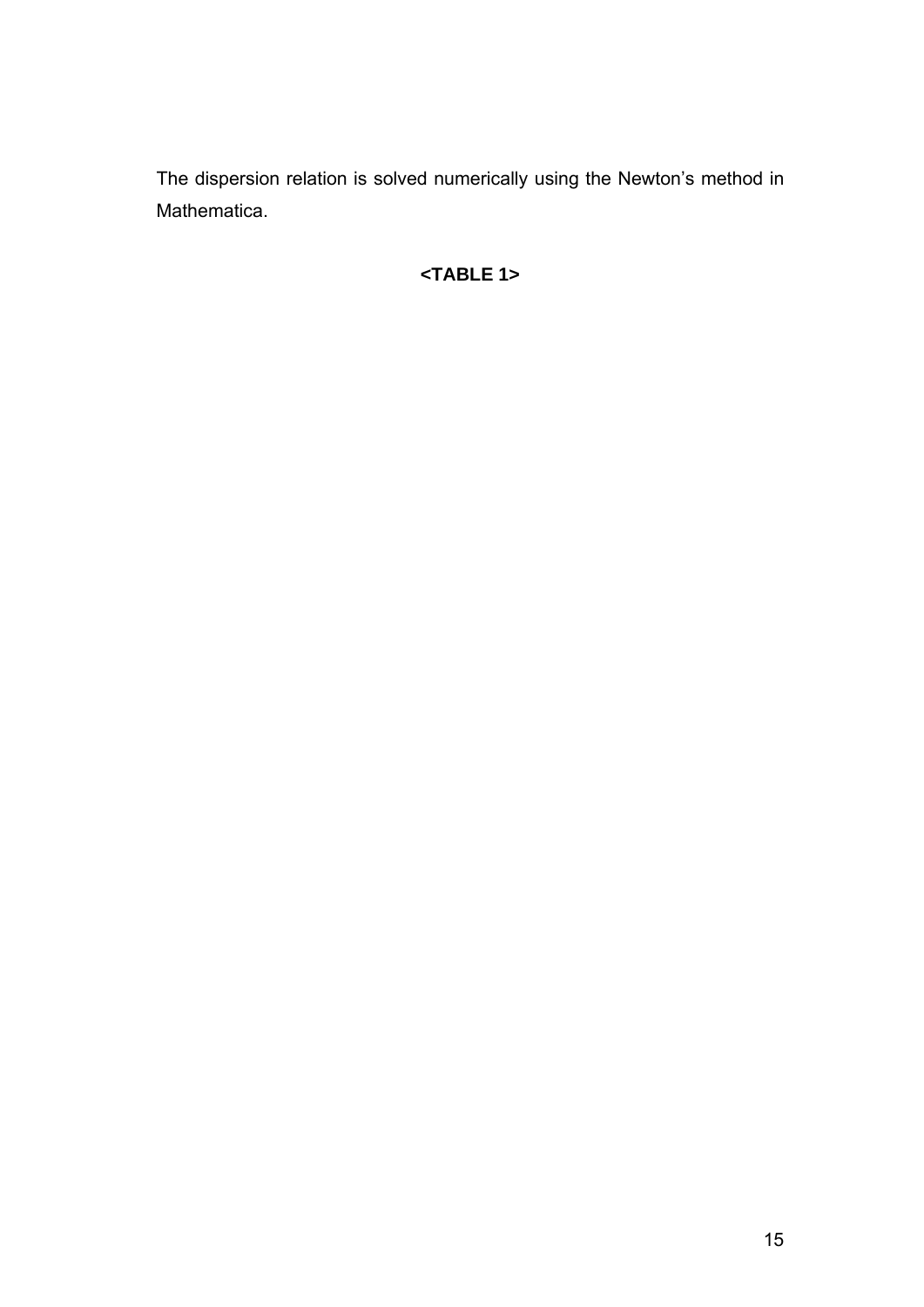# **3. RESULTS AND DISCUSSION**

Dispersion relation (46) is solved numerically for  $\Phi$  with D=0.17 and  $\chi_t$ =12 (Raymond and Fuchs, 2007).  $\Phi = \omega/\alpha$  is a complex number whose real part is nondimensional phase speed. If positive, the wave propagates eastward; if negative, it propagates westward. By multiplying  $\Phi$  by wavenumber  $\kappa$ , we get  $\Omega = \Phi \ast \kappa = \omega/\alpha$ , where  $\omega$  is the wave frequency in units of 1/day. Imaginary part of the wave frequency is growth or decay rate of the mode as all the fields have wave dependence in time that is proportional to exp(-*i*ω*t*). If the imaginary part is positive, the result is exponentially growing mode, while if it is negative, the result is decaying mode.

 To better visualize the results we define the planetary wavenumber *l=k/k<sub>1</sub>*, where  $k_1 = 2\pi/40000$  km<sup>-1</sup>. It is equal to 1 for waves with wavelength equal to circumference of the earth. Figures  $(2) - (7)$  show the phase speed and growth rate as a function of *l* for all the obtained modes -- the free Kelvin waves and the convectively coupled Kelvin waves.

 Figures 2 and 3 show the free Kelvin waves that propagate eastward and westward with a phase speed of  $\pm 48$  m/s. Figure 4 shows the growth rate of the free Kelvin wave. Imaginary part of the frequency is zero which means that they are neither growing nor decaying, they are neutral.

 Figure 5 shows the convectively coupled Kelvin wave that propagates eastward and figure 7 the one that propagates westward. The phase speeds are  $\pm 18$  m/s and vary slightly with the wavenumber. The westward propagating convectively coupled Kelvin wave does not have its analog in reality so we neglect it. The imaginary part of the frequency is positive (figure 6) for most wavelengths which means that the wave is unstable or growing in time.

 The modeled phase speed of the convectively coupled Kelvin wave (16 – 19 m/s) is in good agreement with observations (Straub & Kiladis, 2002). The imaginary part of the frequency reaches its maximum for planetary wavenumber *l* = 7. This indicates that the convectively coupled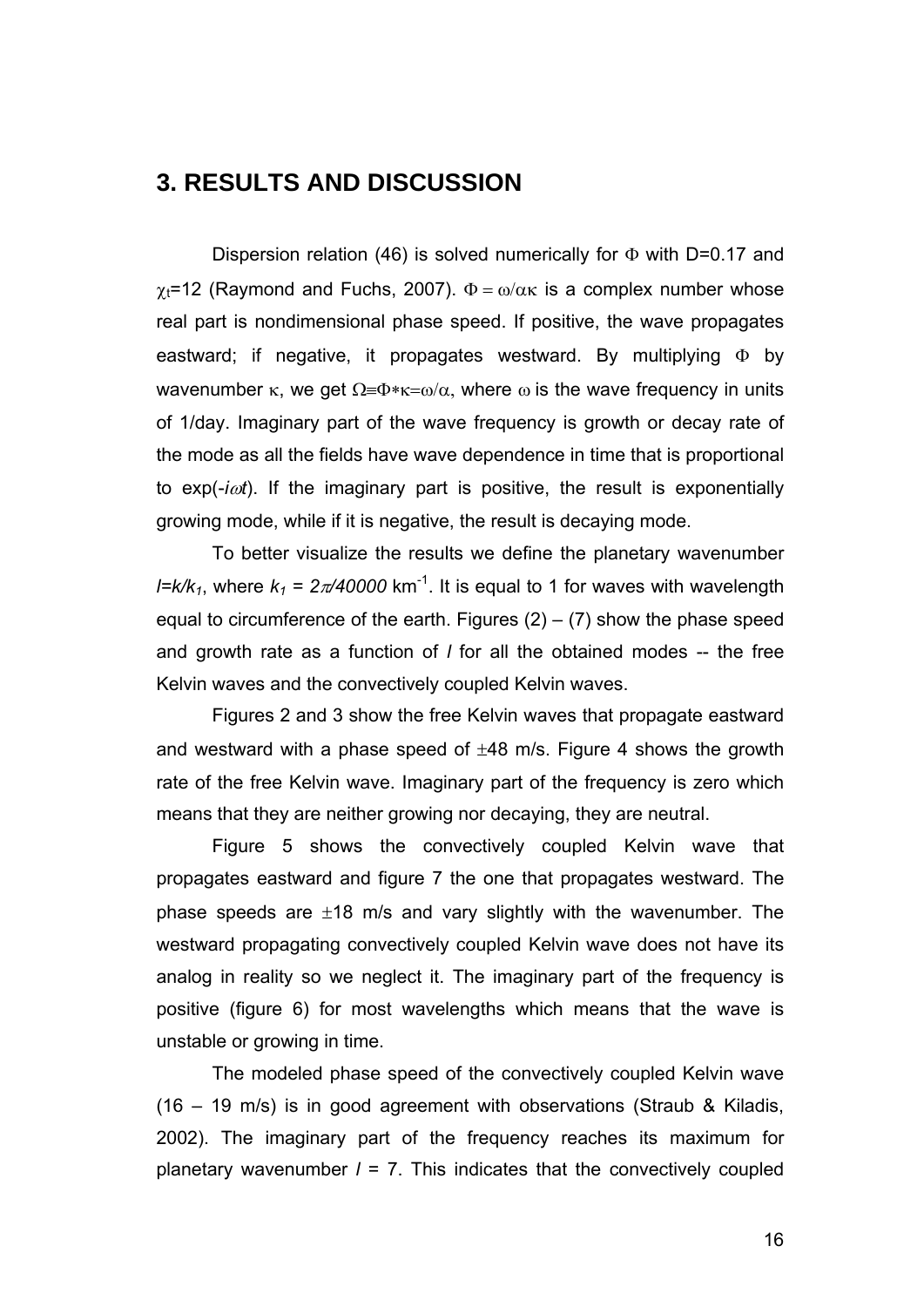Kelvin waves show the biggest growth rate for the wavelengths around 6000 km. This result is in good agreement with observations as the highest spectral energy for this mode was found around that wavelength (Wheeler and Kiladis, 1999). The growth rate decreases as we go towards higher wavenumbers; after  $l = 15$  the modes decay.

### **<FIGURES 2-7>**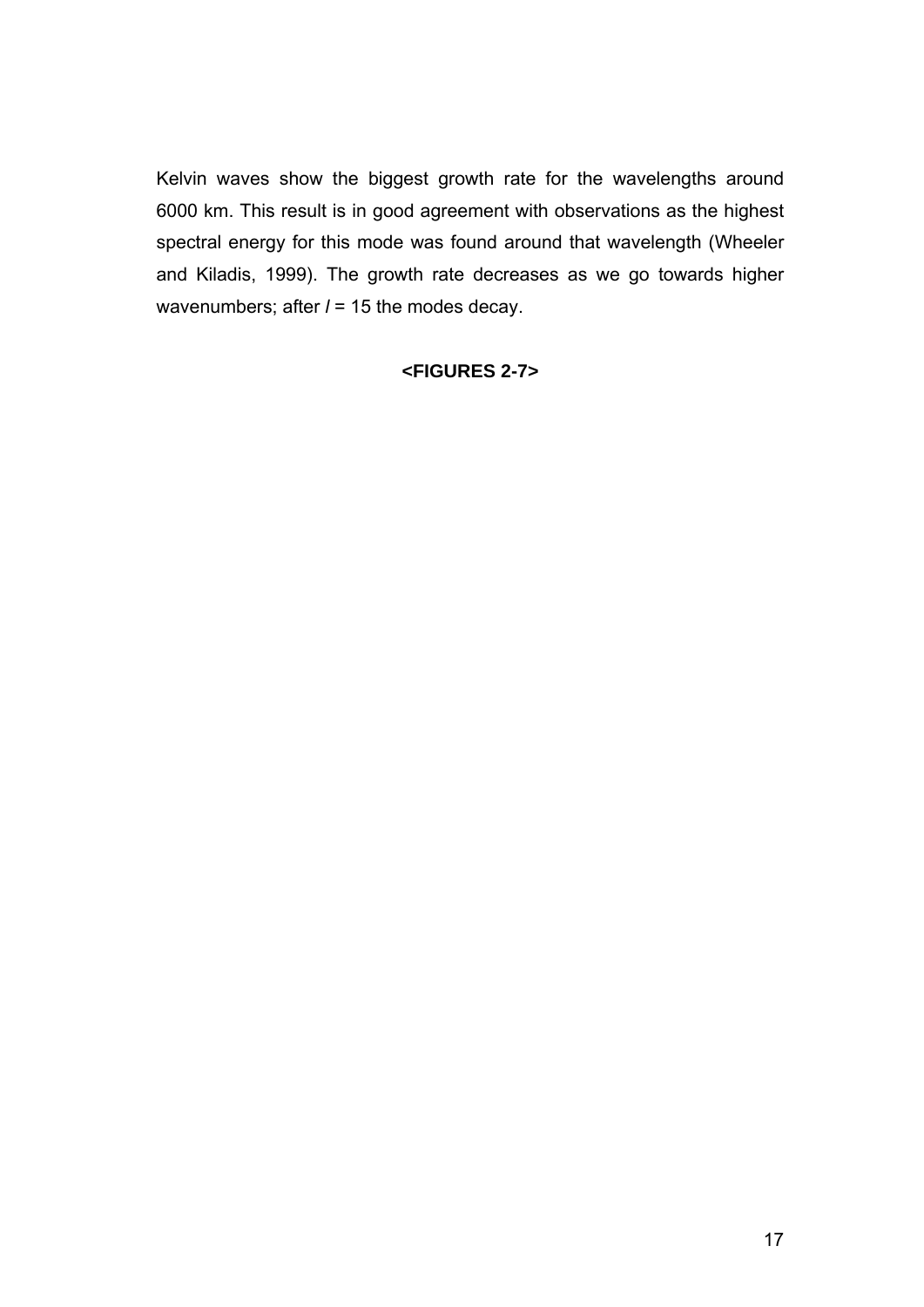# **4. CONCLUSIONS**

 We present an idealized, vertically resolved model of the tropical atmosphere. We assume that the heating profile is sinusoidal with half of the wavelength equal to the depth of the troposphere (the first baroclinic mode). The vertical velocity profile is bimodal and taken from Raymond and Fuchs (2007).

 Heat release through precipitation is the only diabatic mechanism of importing heat in the system. Precipitation rate is parameterized by variations in convective inhibition (CIN), motivated by wave-related adiabatic lifting of the capping layer just above the boundary layer. The reason for such a simplified treatment is our intent to investigate the feasibility of CIN variations as the basic mechanism for generating convectively coupled Kelvin waves.

 Two modes are modeled: the free Kelvin waves and the convectively coupled Kelvin waves. We find that the free Kelvin waves have a phase speed of approximately 48 m/s, close to that seen in observations (Andrews et al., 1987). They propagate eastward and westward, and are found to be neutral. The modeled free Kelvin waves follow the theory of free gravity waves. We find convectively coupled Kelvin wave that propagates with a phase speed of 16 – 19 m/s, varying only slightly with wavelength. It is unstable with the biggest growth rate for planetary wavenumber  $l = 7$ , corresponding to  $\lambda$ =6000 km. Phase speed and growth rate agree with the observations (Wheeler and Kiladis, 1999, Straub and Kiladis, 2002). The phase speed is likely to be a consequence of vertical velocity profile, i.e. of the wave dynamics while the instability is a result of the CIN modulation.

 The presented model is an idealized analytical model for the Kelvin waves. Our results follow from only two assumptions: i) the first baroclinic mode heating profile (leading to bimodal vertical velocity profile; RF2007), and ii) the parameterization of precipitation by variations of CIN. More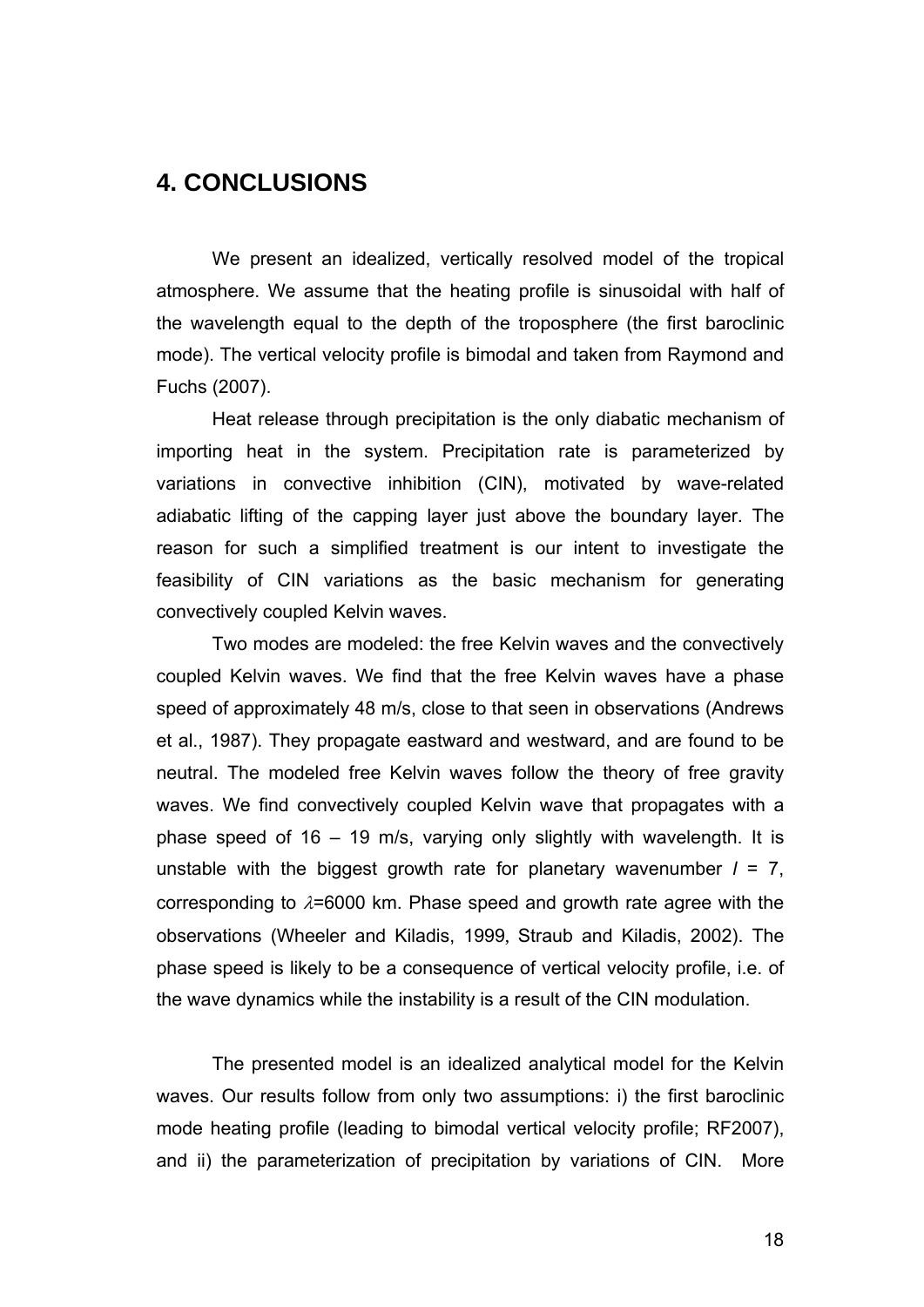complex models such as Raymond and Fuchs (2007) also include cloudradiation interactions, precipitation dependence on humidity and wind induced surface heat exchange (WISHE). The dynamics in this model is the same as in RF2007, and the agreement between our results and RF2007 is very strong especially when compared to their case without WISHE. This shows that the basic mechanism for the instability of the convectively coupled Kelvin wave is the variation in convective inhibition.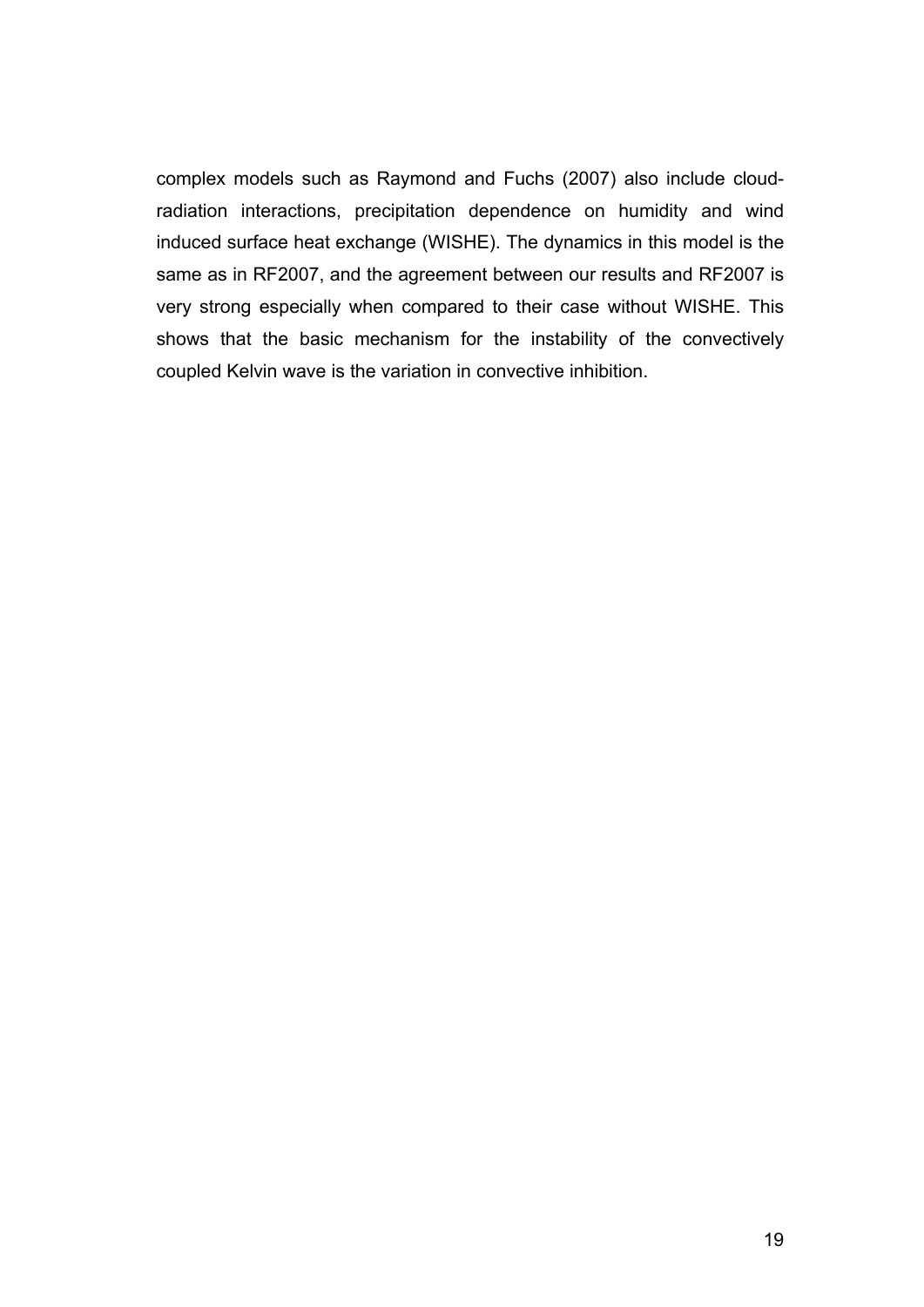# **REFERENCES**

Andrews, D. G., Holton, J. R. and Leovy, C. B. (1987): Middle Atmospheric Dynamics. *Academic Press*. New York, 489 pp.

Fuchs, Ž. (2007): Analytical model of equatorial waves with CAPE and moisture closure, *Geofizika*, **24**, 29 – 42.

Fuchs, Ž. and Marki, A. (2006): Large-Scale modes of the tropical atmosphere. Part I: Analytical modeling of convectively coupled Kelvin waves using the boundary-layer quasiequilibrium approximation, *Geofizika*, **23**, 155 – 164.

Fuchs, Ž. and Marki, A. (2007): Large-scale modes of the tropical atmosphere. Part II: Analytical modeling of Kelvin waves using the CAPE closure, *Geofizika,* **24**, 43 – 55.

Fuchs, Ž. and Raymond, D. J. (2005): Large-scale modes in a rotating atmosphere with radiative-convective instability and WISHE, *J. Atmos. Sci.,* **62**, 4084 – 4094.

Fuchs, Z. and Raymond, D. J. (2002): Large-scale modes of a nonrotating atmosphere with water vapor and cloud-radiation feedbacks. *J. Atmos. Sci.*, **59**, 1669–1679.

Khouider, B. and Majda, A.J. (2006): A simple multicloud parametrization for convectively coupled tropical waves. Part I: Linear analysis. *J. Atmos. Sci*., **63**, 1308-1323.

Matsuno, T. (1966): Quasi-Geostrophic Motions in the Equatorial Area, *J. Meteorol. Soc. Jpn*., **44**, 25 – 42.

Raymond, J.D. and Fuchs, Ž. (2007): Convectively coupled gravity and moisture modes in a simple atmospheric model, *Tellus*, 59A, 627-640.

Straub, K. H., and Kiladis, G. N. (2002): Observations of a convectively coupled Kelvin wave in the Eastern Pacific ITCZ. *J. Atmos. Sci.*, **59**, 30–53.

Wheeler, M. and Kiladis, G.N. (1999): Convectively coupled equatorial waves: Analysis of clouds and temperature in the wavenumber-frequency domain. *J. Atmos. Sci*., **56**, 374 – 399.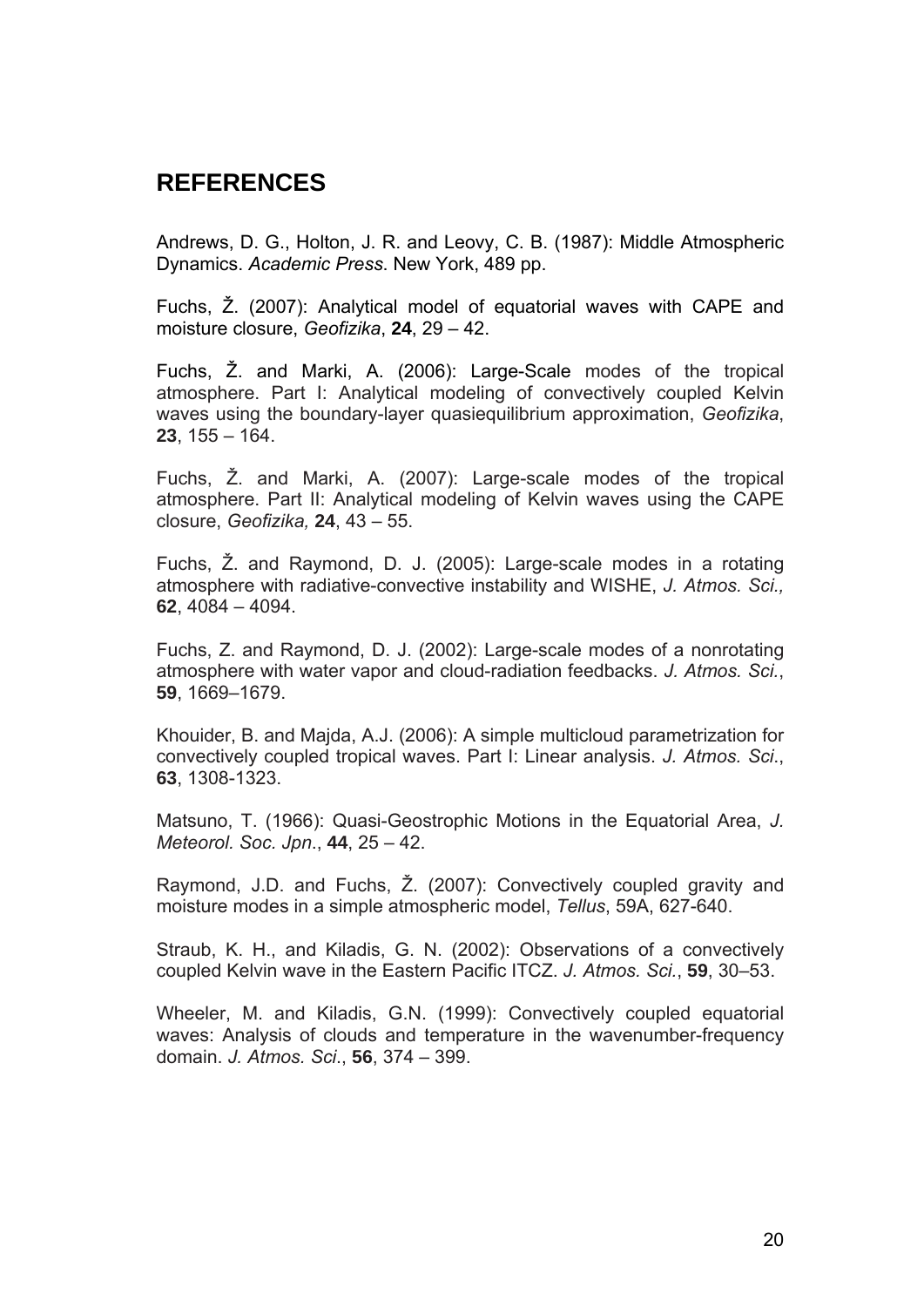#### Sažetak

 Termodinamičke pretpostavke modela uključuju vertikalni profil grijanja koji ima oblik prvog baroklinog moda. Pretpostavljeni oblik vertikalne brzine sastoji se od dva dijela koji odgovaraju plitkoj i dubokoj konvekciji. Za pametrizaciju oborine uzeta je negativna konvektivna inhibicija (CIN).

 Dobiveni modovi su slobodni Kelvinovi valovi i Kelvinov val povezan s konvekcijom. Kelvinov val povezan s konvekcijom je nestabilan, a najveću nestabilnost pokazuje pri valnoj duljini od 6000km. Ovim modelom uspješno je reproducirana opažena priroda Kelvinovih valova, a iz modela se vidi da je konvektivna inhibicija dovoljna za modeliranje opažene nestabilnosti Kelvinovih valova povezanih s konvekcijom.

Ključne riječi: modeli velikih razmjera, tropi, destabilizacija.